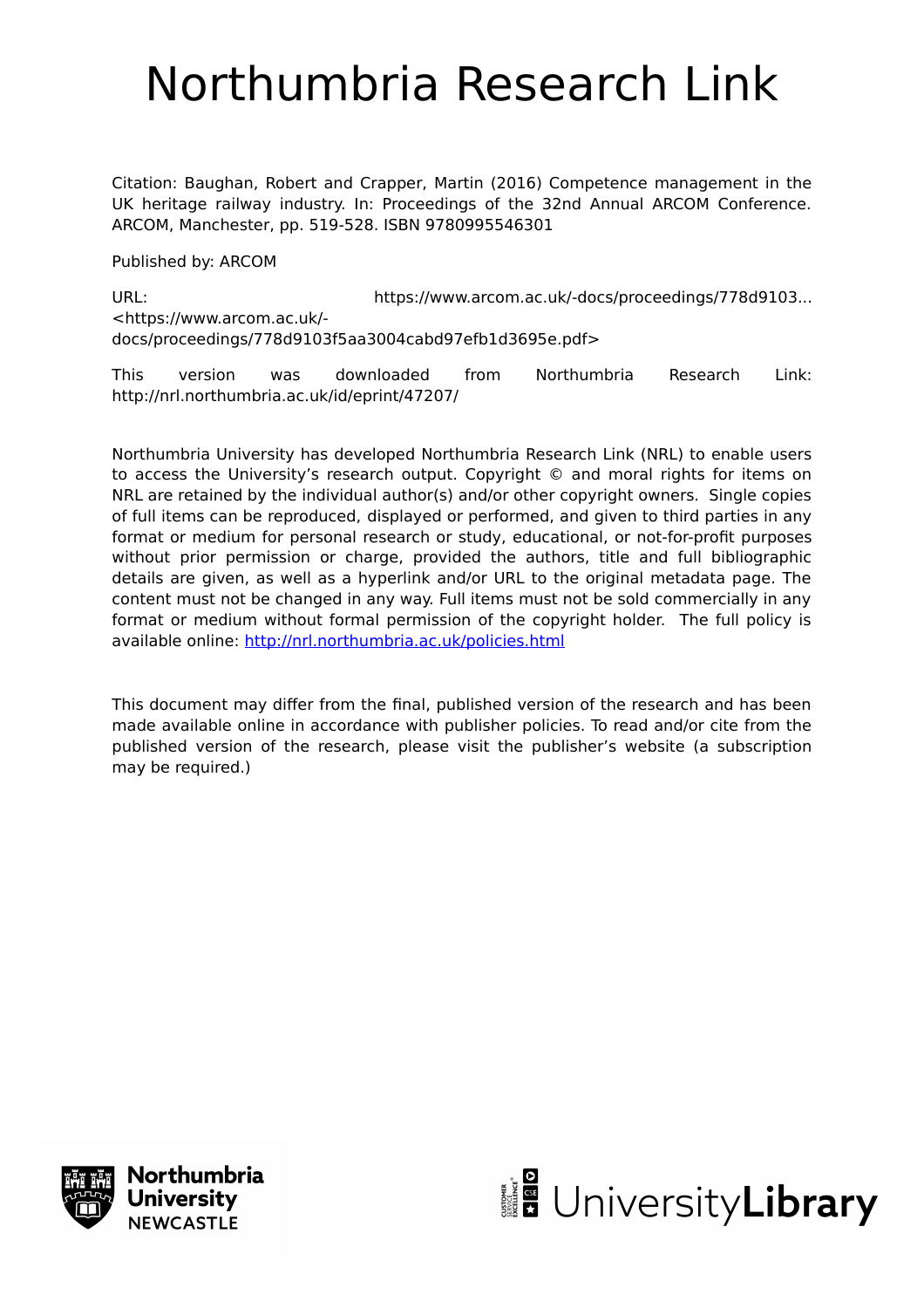# **COMPETENCE MANAGEMENT IN THE UK HERITAGE RAILWAY INDUSTRY**

#### Robert Baughan<sup>1</sup> and Martin Crapper<sup>2</sup>

<sup>1</sup> School of Engineering, The University of Edinburgh, EH9 3JL, UK

 $<sup>2</sup> Mechanical and Construction Engineering, Wynne Jones Building, Ellison Place, Northumbria$ </sup> University, Newcastle, NE1 8ST, UK

There are over 100 heritage railways in the UK, operated primarily by volunteers. They run vintage trains for leisure and tourism and also undertake construction work in the form of track and infrastructure maintenance including significant new-build, with around 1500 staff involved in such activity. Recent accidents, including a fatality in 2012 have led to competence management being highlighted as a key issue to be addressed by the UK heritage railway industry. Factors such as the volunteer culture, the prevailing language, the diversity of skills, qualifications and learning abilities, are all key factors to be addressed in managing competence effectively. The intention of this research is to identify the issues that need to be satisfactorily addressed when defining and implementing an approach to competence management that is appropriate for the unique structure and challenges of the UK heritage railway industry and to determine whether the contrast of volunteer and professional environments is likely to yield lessons of general applicability to competence management in construction-related activity. A full review of literature and interviews with discourse analysis have highlighted the importance of competence factors such as management. leadership and non-technical skills which resonate with the volunteer culture of heritage railways, and four key discourses have been identified for future study.

Keywords: heritage railway, safety, competence, volunteer

## **INTRODUCTION**

The UK heritage railway industry operates vintage trains for leisure and tourism and carries out construction works to maintain and renew infrastructure. There are now over 100 railways in this sector carrying ever increasing numbers of passengers (Heath, 2013), almost all primarily staffed by volunteers. However, heritage railways still require to be managed and operated in a safe manner, subject to the same overall requirement for safety as the mainline rail network. Safety is thus a key issue in the heritage railway industry, and incidents, including a serious injury in 2010 on the Foxfield Light Railway and a fatality in 2012 on the North Yorkshire Moors Railway, have led to competence management being highlighted by the Rail Accident Investigation Branch (RAIB) as a key issue to be addressed by the industry.

Competence management within the UK heritage railway sector affects all aspects of the industry including construction and maintenance of infrastructure and rolling stock, train operations, corporate management and governance and the overall project management and delivery of change. Although the incidents referred to above are not

<sup>&</sup>lt;sup>1</sup> R.H.E.Baughan@sms.ed.ac.uk

Baughan, R and Crapper, M (2016) Competence Management in the UK Heritage Railway Industry. In: P W Chan and C J Neilson (Eds.) Proceedings of the 32<sup>nd</sup> Annual ARCOM Conference, 5-7 September 2016, Manchester, UK, Association of Researchers in Construction Management, Vol 1, 519-528.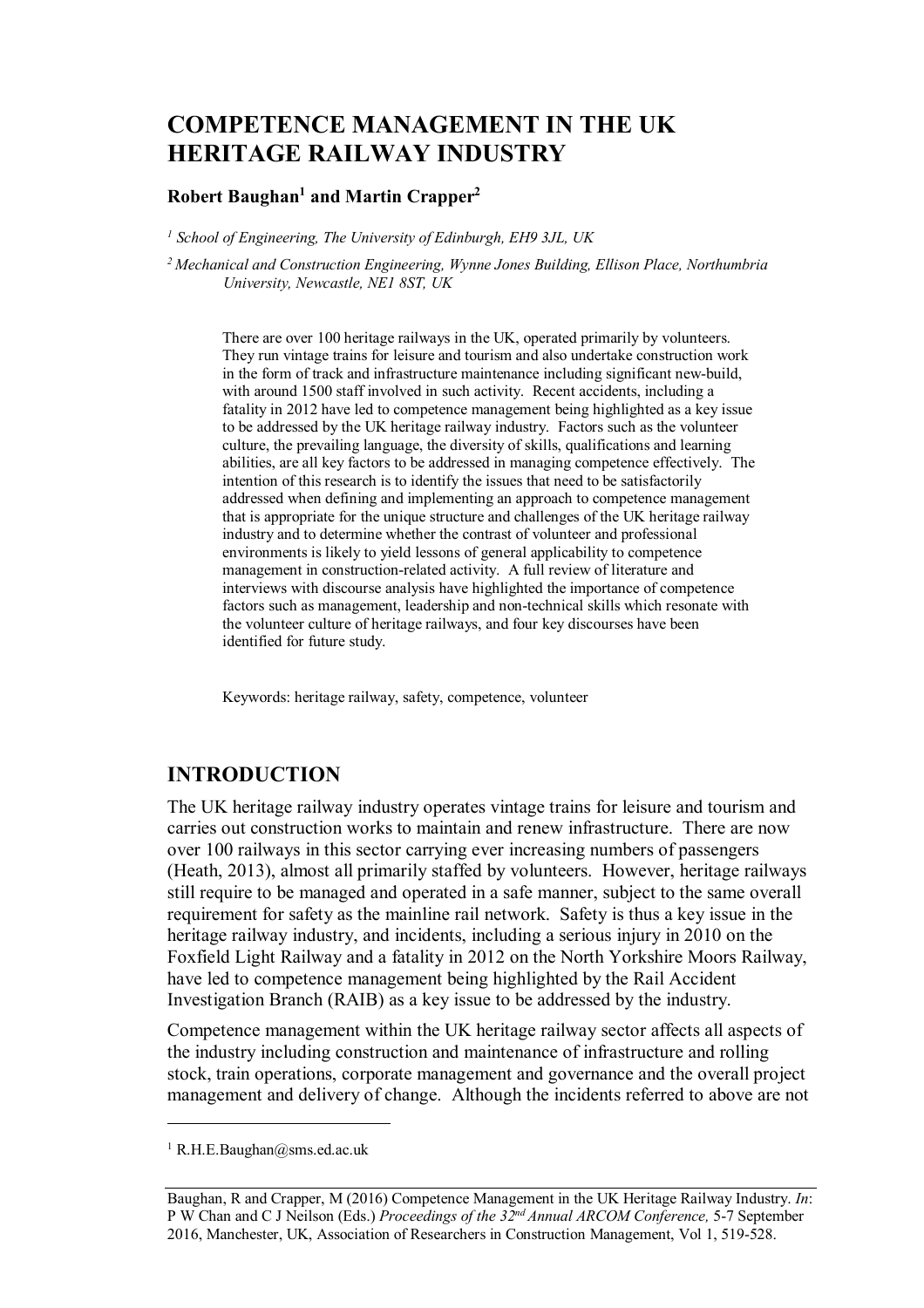construction related, construction works within the heritage railway sector are significant and routinely involve track maintenance, drainage and occasionally more significant works involving structures, earthworks or major track relays are undertaken, and these can involve the application of large items of plant and significant human resources. The heritage railway working environment poses particular challenges with respect to an effective competence management system, with a largely part time volunteer workforce overseen in some cases by a small full time paid staff. There has been no systematic analysis of this subject matter carried out to date and the intention of this research is to identify the issues that need to be satisfactorily addressed when defining and implementing an approach to competence management that is appropriate for the unique structure and challenges of the UK heritage railway industry.

## **BACKGROUND**

The ability to operate and maintain heritage railways safely is key to ensuring the ongoing viability of the industry. Customers at heritage railways rightly assume that their experience will be safe, as well as enjoyable, and any change to this perception could be very damaging to the industry. The recent incident at the Alton Towers leisure park, where two carriages on a roller coaster ride collided, resulting in significant injuries to some customers, serves as an example of the potential impact that such incidents can have on business performance. The need for competent and appropriately trained staff is therefore vital.

With its origins in the early narrow gauge preservation schemes of the 1950s, the evolution of the UK heritage railway industry gathered pace in the 1960s as a wholly volunteer run endeavour, as groups of railway enthusiasts sought to preserve branch lines that were being closed by British Rail. These enthusiasts came from a variety of backgrounds, with a diversity of reasons underpinning their desire to be involved, and their numbers have grown consistently since then (Rolt 1953). In 2013, there were 18,528 individuals recorded as volunteers on UK heritage railways (HRA 2013). Of these, some 1500 are involved in construction related activities, including maintenance of track and other assets and occasional new construction such as line extensions and new station facilities.

Construction engineering, together with the project management and corporate governance that facilitates it, is therefore a key element of the heritage railway industry where effective competence management is required, in a challenging and unique environment, to ensure the continued viability of the industry. A key aspect to effective implementation of a competence management system in the UK heritage railway sector is the need to understand the issues associated with a largely volunteer workforce drawn from a variety of backgrounds and often working on an informal or "ad-hoc" basis with no effective pre-employment screening in place. Factors such as the volunteer culture, the prevailing jargon, the diversity of skills, qualifications and learning abilities are all potential limitations or constraints to be taken into account for the effective application of any competence management system (Sherratt et al.,  $2015$ ).

By contrast, in the UK construction industry candidates for specific construction related roles are often required to attend a formal, usually competency based, interview as part of the selection process together with a pre-employment medical, and it is only after successful completion of all of these stages in the recruitment process that a candidate may be offered a position of employment.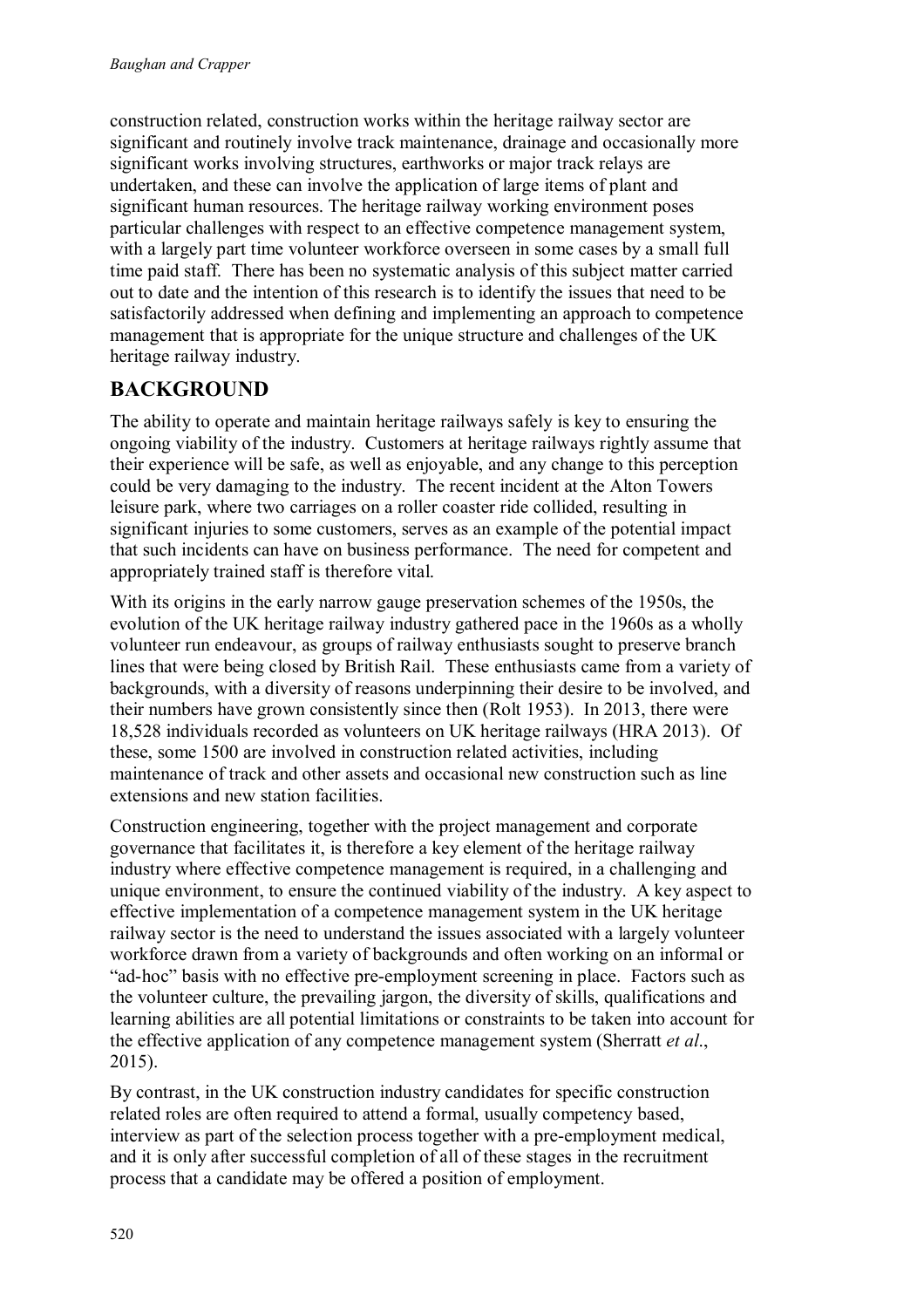## **RESEARCH OBJECTIVES**

This paper sets out to identify the issues that need to be satisfactorily addressed when defining and implementing an approach to competence management that is appropriate for the unique structure and challenges of the UK heritage railway industry, including construction related activities and the management systems that govern them, and to determine whether the contrast of volunteer and professional environments is likely to yield lessons of general applicability to competence management in construction-related activity.

#### Applicable legislation and codes of practice

Legislation applicable to heritage railways includes the Health and Safety at Works Act 1974, the Management of Health and Safety at Work Regulations 1999 and, more specifically for the rail industry, the Railways and Other Guided Transport Systems (Safety) Regulations 2006 (ROGS). All this is prescriptive, placing obligations on employers and employees with respect to competence management in the workplace, but without recognising specific issues that may affect the application of these requirements. ROGS takes into account the heritage railway industry with a risk based and less onerous application of the requirements.

In addition to legislation, there are relevant codes of practice such as the construction industry's Construction Skills Certification Scheme and the Network Rail "Sentinel" personal track safety competence scheme. Guidance on competence management for minor railways is also published by the Office of Rail Regulation (ORR) and for heritage railways by the Heritage Railway Association (HRA). Again, whilst providing a clear basis for effective competence management, these publications do not address the potential factors that may affect effective application.

#### Information in public domain

The report produced in early 2014 entitled Competence in Construction (Pye Tait Consulting, 2014), and commissioned by the Construction Industry Training Board (CITB) with support from the Health and Safety Executive (HSE) was reviewed as part of our research. This includes various consultations and initiatives that have taken place within the construction industry at all levels since 2011. Furthermore, competence management systems from individual heritage railways, publications by relevant professional institutions and examples from other industries have also been considered as part of a general review of books, articles and other publications from internet and other sources in the public domain.

This review has revealed a diverse approach to addressing competence, with no single definition of what competence is. This is summed up well in the Pye Tait Consulting *Report* referred to above as "interpretations and uses of the word are as varied and numerous as the contexts in which the word is employed...Every sector's approach to competence is shaped by the nature of its working activities but all are concerned with ensuring a safe, efficient and skilled workforce. Most approaches would agree broadly that competence designates the ability to independently perform a role or task to the required standards".

#### Peer-reviewed research

Considering the peer-reviewed research on competence management, we are able to define a series of clusters of research topic as shown in Figure 1.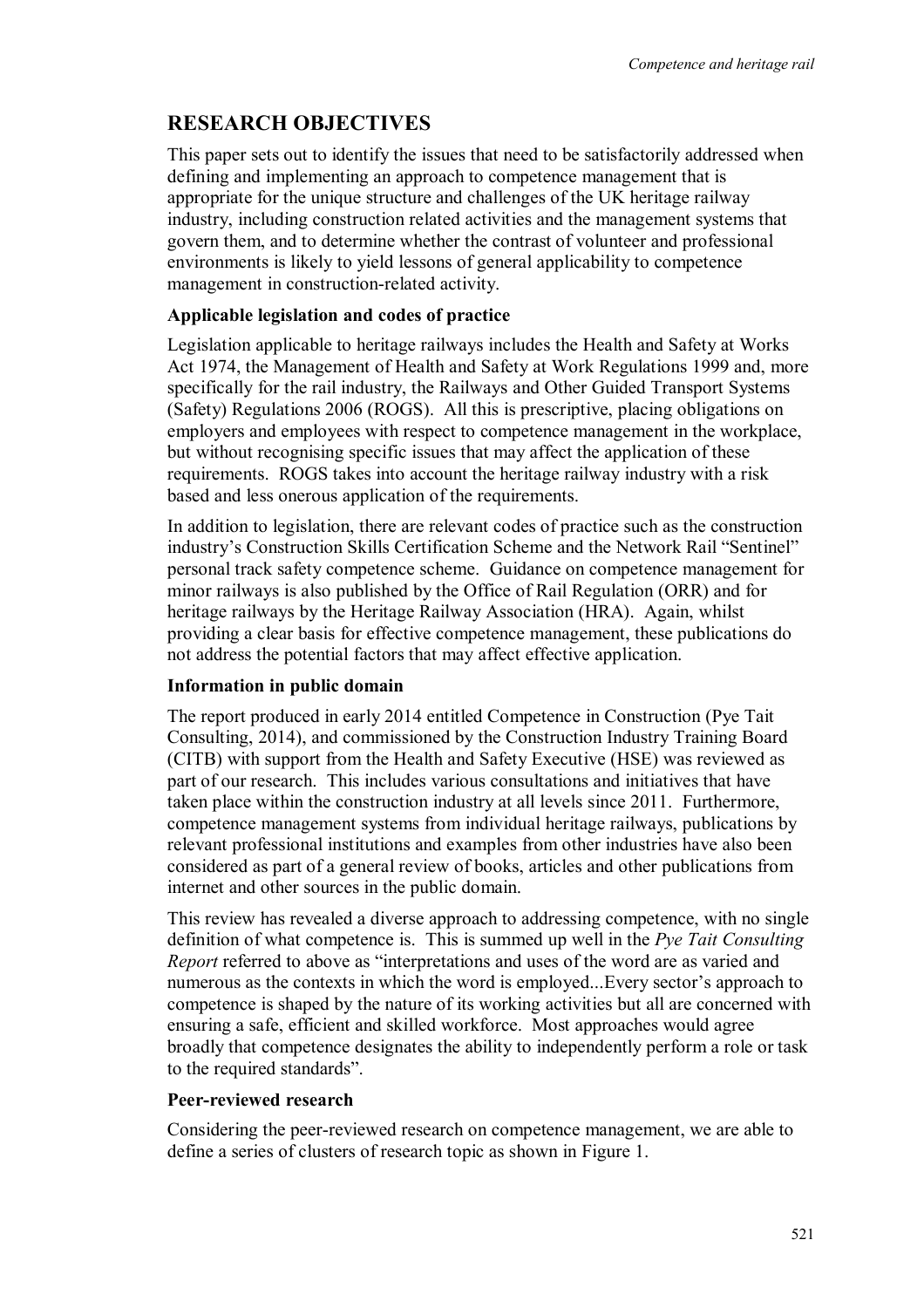

Figure 1: Competence Management Research Topic Clusters

In terms of the heritage industry, and UK heritage railways in particular, it should be noted that a considerable amount of peer-reviewed research does already exist. however none of this research addresses the specific issue of competence management which is the subject of this paper. There are currently a myriad of factors to be taken into account and different approaches to addressing competence management issues. Considering Chinese SMEs, Yan (2011) used a conceptual model to demonstrate the linkage between performance of the company and competence in the key areas of entrepreneurship, marketing and project management. Meanwhile Fu et al., (2014) advocated an evaluation index system for core competence, having applied the entropy weight method to determine the relative weights of the evaluation indices.

The need for a methodical approach within the rail sector to developing a competence management system is highlighted with the application of a competence profile advocated as providing an objective and transparent evaluation of an employee's performance in the process of certification (Bayirbekova, 2012). As a result of an assessment and review against leading practice from within and outside the rail industry, risk-based training needs analysis is advocated (Shah et al., 2013). Through developing an understanding that knowledge is usually created in higher education institutions and research organisations, continuous improvement of competency within the nuclear industry through lifelong learning is recommended (van Goethem, 2010). Finally, the application of systematic training programmes was determined as a means to address the need to maintain or enhance competence, within an environment of ageing personnel and assets, (Patrakka, 1999).

The Rail Safety and Standards Board (RSSB) mentored the top management teams of many UK rail companies through a self-assessment process and results suggested strengths in areas of strategy, policy and operational control and weaknesses in the areas of risk control, resourcing and support, with human factors being a particular area of concern. As a result, the application of good practice guidelines is advocated to ensure that the top management within an organisation is sufficiently competent to discharge its duties (Johnson and Nelson, 2004). An empirical study that aimed to increase understanding of the involvement of the project manager in competence management within Swedish project-focussed organisations came to the conclusion that this also applied to project managers (Medina and Medina, 2014). A study was undertaken to determine how workers perception of leadership involvement in daily work operations affected the level of safety compliant behaviour in the offshore industry, with leadership seen as a key organisational factor affecting the level of safety compliance (Dahl and Olsen, 2013). In the project management domain, leadership development questionnaires were utilised to profile the required intellectual, managerial and emotional competences of project managers and the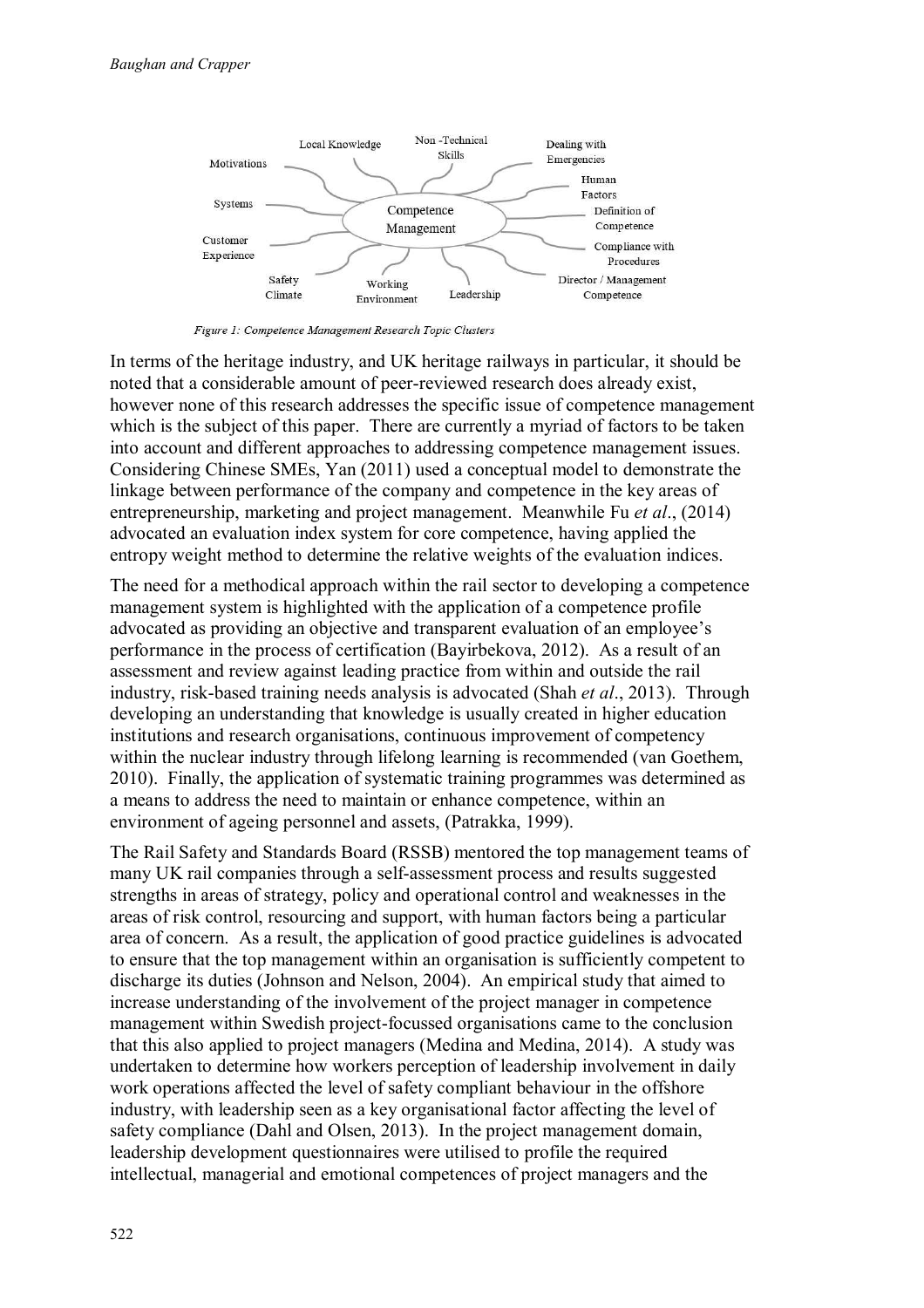results suggested that more needs to be done in addressing training in the "soft" factors of leadership (Muller and Turner, 2010).

The setting up of a Supervisor Development Centre, providing supervisors with the skills to challenge non-compliance with procedures, is advocated by Leach et al., (2013). As the results of the analysis of a safety climate survey undertaken with 4479 Norwegian offshore petroleum employees, on a number of key dimensions including competence, the working environment is also determined as having an influence on attitudes to health and safety (Hoivik et al., 2009).

Based on the feedback obtained from a RSSB research project undertaken to develop non-technical skills (NTS) training courses, the inclusion of NTS within an overall competence management system for rail staff is recommended (Bonsall-Clarke and Pugh, 2013). Research undertaken has demonstrated that NTS such as decisionmaking and situational awareness underpin safe performance at work for safety critical staff, and are therefore particularly relevant for train drivers (Russell et al., 2013). Following a review of the implementation of the Manila 2010 amendments [2] to the Standards of Training, Certification and Watchkeeping for Seafarers (STCW) Convention and Code, recognising the importance of soft skills is advocated with respect to competence in the maritime industry, (Vervoot, 2012).

Related to this, following the development of a generic hierarchical framework to assist future projects to categorise relevant factors for consideration, local knowledge is suggested as important to supplement basic competence (Pickup et al., 2013). A case study describing how local knowledge was applied at an assessment centre is used to advocate that this should also be included in the design of assessment tools (Ripamonti and Scaratti, 2012). Finally, based on an assessment of the characteristics required for managers in offshore installations, emergency management simulations are recommended for training and assessment (Slaven and Flin, 1994).

In summary a wide variety of research into competence management across various industry sectors has shown that the competence of managers, particularly in relation to leadership, human factors, and NTS are key factors. All of these resonate with the diverse and voluntary nature of the heritage railway sector as discussed above, suggesting that research into competence management in heritage railways will yield useful insight both in terms of safe operation of heritage railways and also into competence management in safety critical industries, including construction.

### **METHODS**

In view of the potential gains from a study of competence management in the UK heritage rail industry, the following methods have been identified as possibly fruitful ways to progress this research: Reflective study of the authors' own experiences as volunteers working in the heritage rail industry with benchmarking against corresponding experiences in the UK mainline rail industry. Meetings with managers at UK heritage railways with an analysis of the resultant discussions to identify trends and common themes across UK heritage railways for more detailed investigation. Interviews of experienced staff engaged in the maintenance and operation of a representative UK heritage railway with discourse analysis applied to evaluate what issues are revealed through the naturally occurring language and ethnography applied to reveal key competence issues from their perspective.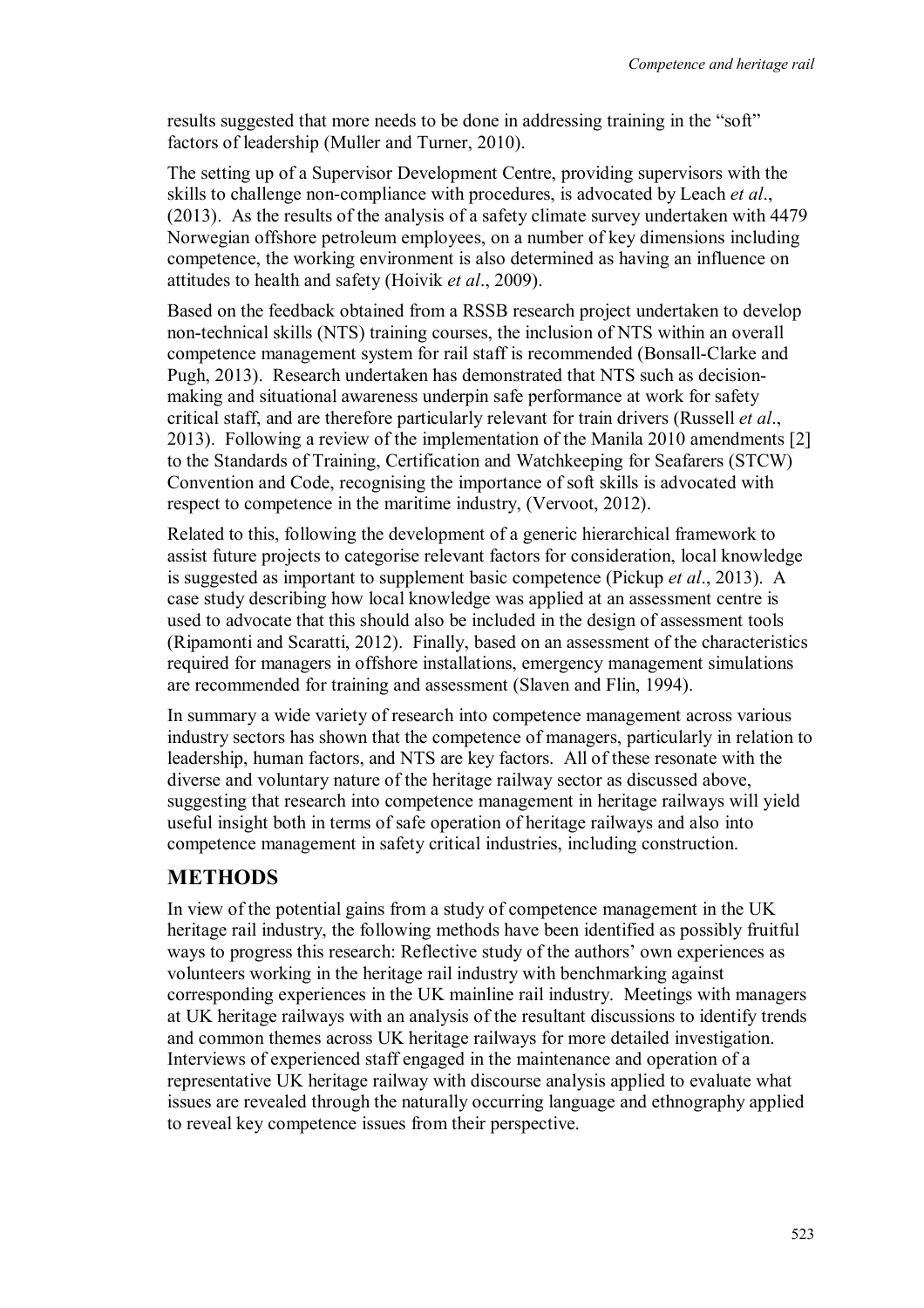# **RESULTS AND DISCUSSION**

Based on their own experiences, as volunteers in the UK heritage railway industry and working within the UK mainline industry, the authors have been able to record some initial observations with respect to the different applications of competence management systems within these two environments. Although both entities are involved in the maintenance and renewal of UK standard gauge railway infrastructure, due to the operating and staffing differences of these two environments the approach to, and the application of, competence management systems is quite different.

#### Comparison with UK mainline rail industry

Initial observations have identified a significant difference to the approach adopted when recruiting and inducting staff for roles, including those that are safety critical. Selection criteria in the heritage railway sector are generally limited to age and physical limitations, contrasting with competence based assessment and preemployment medicals in the mainline rail sector.

For example, at a typical UK heritage railway, the start of the recruitment process for volunteer roles can take the form of an open day where interested candidates are asked to attend an introduction to the railway and to the various disciplines and departments seeking resources. With a limited introduction to the various (often safety critical) voluntary roles on offer and no formal assessment of competences or medical condition undertaken, candidates are asked to indicate their preference for specific volunteer roles. Candidates are then contacted by the railway at a later date to attend an induction for their chosen volunteer role, with competence assessment and certification coming only later at various stages of advancement within the role (for example the transition from cleaner to fireman and then to driver on steam locomotives). This is generally limited to technical skills and knowledge with no formal assessment of aptitude for any given role.

By contrast, in the UK mainline rail industry candidates for specific roles are required to attend a formal, usually competency based interview as part of the selection process. For some roles, psychometric testing (RSSB, 2013) will also be carried out to determine that candidates possess the necessary attributes for the role. Prospective candidates will also typically be required (always for a safety critical role) to attend a pre-employment medical and this will include, as part of the Network Rail Sentinel scheme, screening for drugs and alcohol usage (NR 2014). It is only after successful completion of all of these stages in the recruitment process that a candidate may be offered a position of employment. As a result of the recruitment process, heritage railway induction processes have to address new recruits with mixed backgrounds and capabilities whereas in the mainline industry these are tailored to defined standards of competence and aptitude.

#### Meetings with heritage railway management

Four meetings with UK heritage railway management have been conducted and provided some interesting insights into competence management issues that are currently being addressed. A full time paid Operations Manager at a UK heritage railway explained that although the Operations department at their railway has an effective and documented competence management system, they believe that the nonsafety critical staff do not have an effective system. Customer-facing skills is one particular area highlighted by this manager which is not addressed by the current system but which is critical to the competence criteria for many operations roles. The same manager explained that regular mutual improvement classes are undertaken and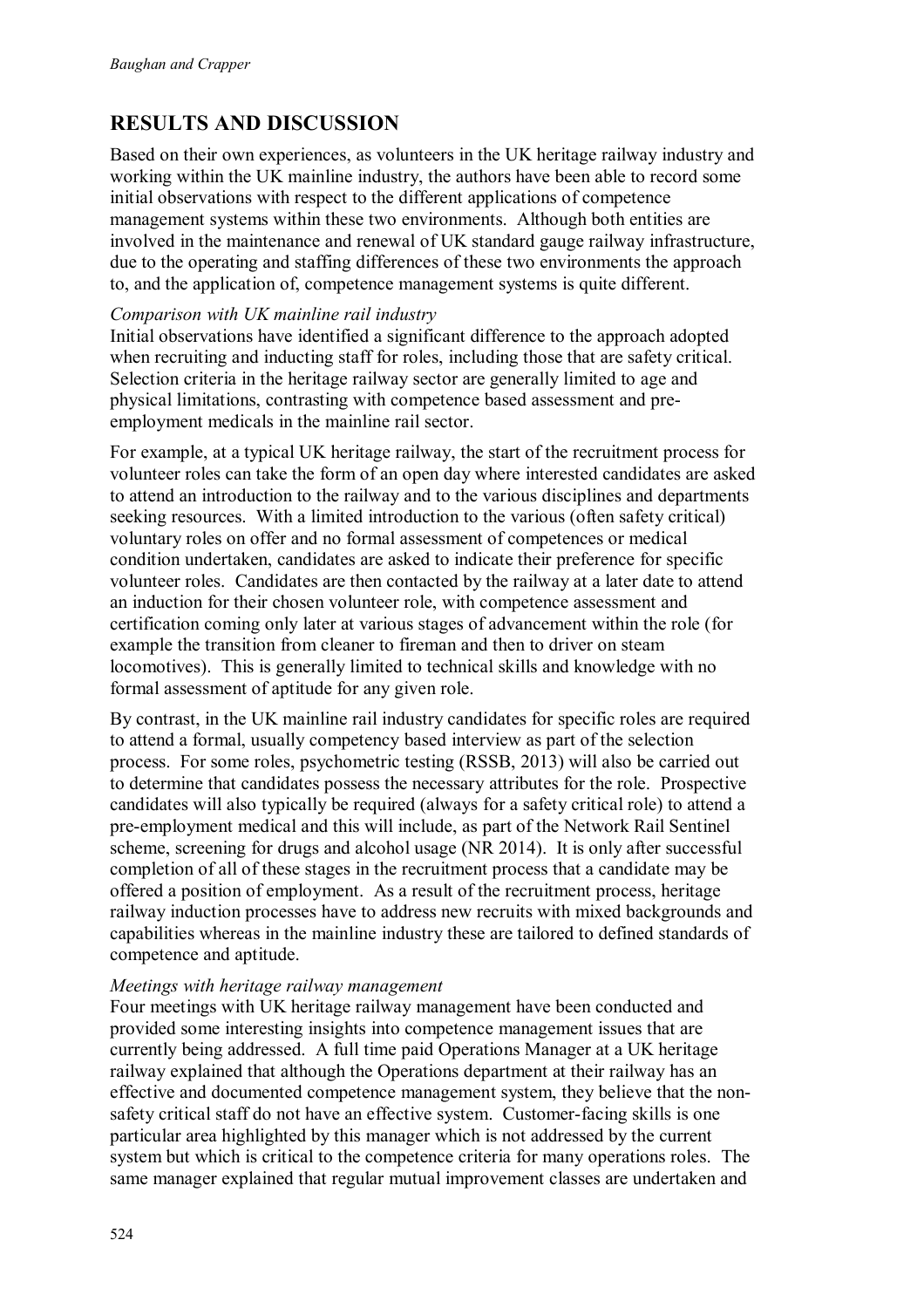that their employing heritage railway has its own website for this purpose which is accessible by anyone interested in the subject matter. They believe that the heritage railway movement should share more information about best practices, lessons learned, etc. and is happy for their railway to be one of the leaders in being as open and transparent as possible.

The General Manager at another UK heritage railway explained that corporate memory fade is an issue that is of great concern, as the founding volunteers from the early days of railway preservation now retire from the industry. The same manager explained that with many different types of motive power and a multitude of different operating requirements, it is difficult for staff to maintain competence for all assets on the railway. Competence is managed through a focus on what is important, an example being a register that is maintained of competent footplate staff.

A meeting a with the Safety manager of a UK heritage railway revealed that compliance with ROGS is achieved through a Safety Management System that is stored on a central database, including the competence management system (CMS). There are some policies missing such as lifting, etc. There is currently no mechanism or process in place to address skill fade. At the same UK heritage railway, the Infrastructure Manager explained that volunteer signalling engineers are often better qualified than the full time staff, bringing with them qualifications from their own day to day employment. Due to the transient nature of the workforce, they believe it is particularly important that all staff have grade cards in order that they are able to prove their competence if required, particularly in emergency situations.

#### Interviews with heritage railway volunteers

Structured interviews were conducted with two heritage railway volunteers and digitally recorded and transcribed as 'verbatim with dialect' (Gibbs 2007). The common notation of I for interviewer and R for respondent was applied to the transcripts. Access to the socially constructed realities of competence in the heritage rail industry can be granted through the analysis of this discourse through examining its linguistic exchange (Sherratt et al., 2012).

Due to space constraints, only the four most significant discourses are presented below with extracts from the interview conversations utilised to illustrate the analysis undertaken and how these enhance the understanding of competence management issues to be addressed in the UK heritage railway industry. Effectiveness of Processes - Analysis of the interview data revealed that the volunteers consider the current heritage rail processes that they apply to carry out construction and operations activities to be effective and safe. This can be seen in the extract below:

I: How would you describe the effectiveness of the processes you've had to comply with?

R1: Erm, I think with, with, most of the competences we are safe.

R2: I think, I think they have been effective, erm, because, erm, er, at the end of the day, er, if you, you know, if you have to refresh your memory and re-check and re-learn something for a test it does make you read it because otherwise you can forget things and one of the issues than can happen with volunteers, particularly with the seasonal nature of the railway, is that people will be working the season, they will then go away for the winter months and when they come back people some will have forgotten an awful lot over that period of time.

A key point is made by one of the respondents that due to the seasonal, and noncontracted, nature of volunteer employment on heritage railways, there is a real risk of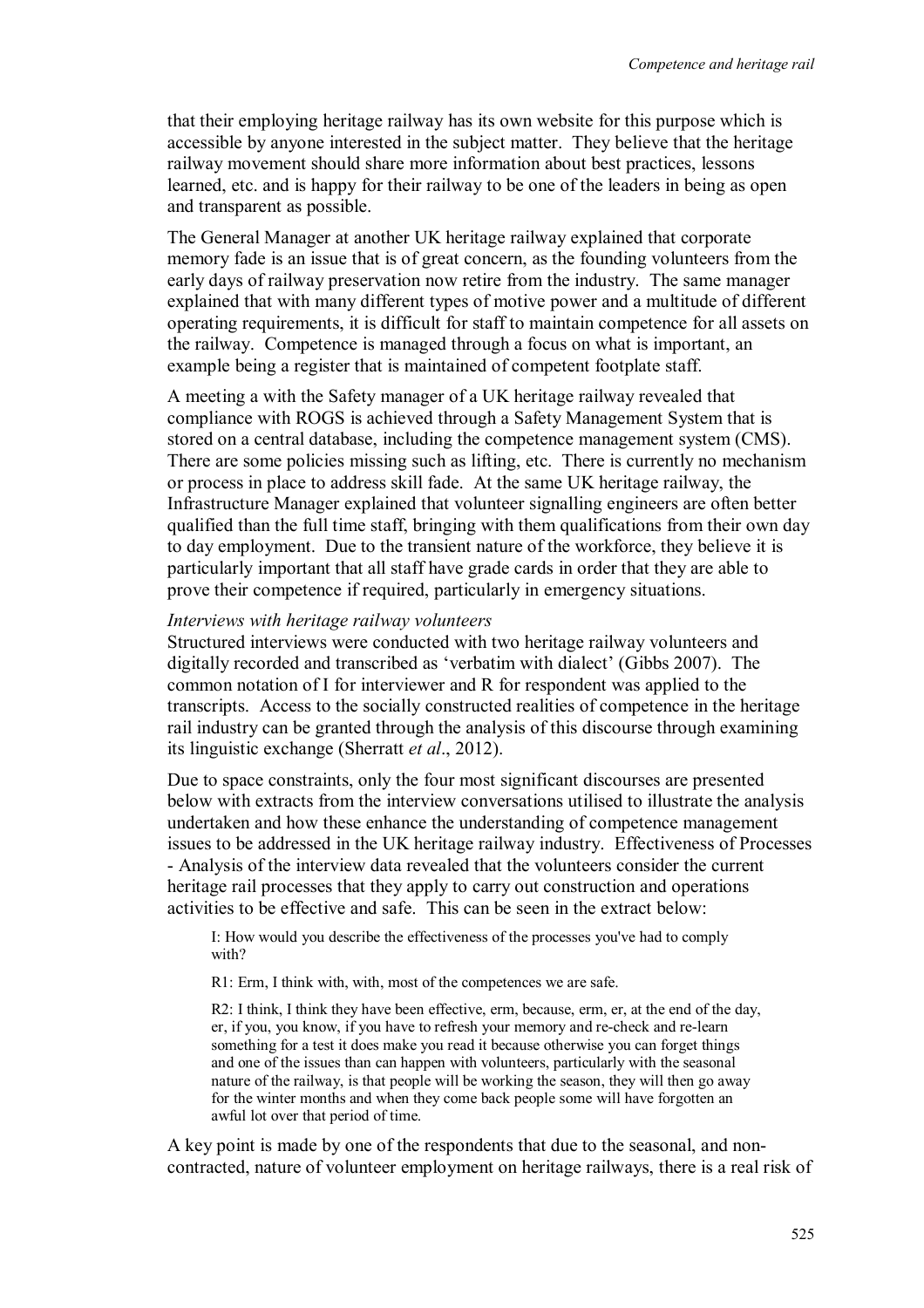"skill fade" particularly when a particular competence has not been utilised for a considerable period of time. What Should be Changed - The data obtained from the interviews revealed that there is room for improvement with the way that competence is currently managed and this can be seen from the extract below:

I: What would you do differently if you could change anything?

R1: I think there is still room for improvement with regards to training people...if people had been better trained could we have worked more efficiently.

R2: I think, erm, I think there can be more, erm, practical assessments.

The need to train staff is clearly considered as important, together with the need to verify that training has been effective in practice, with the suggested application of practical assessments. As well as the obvious safety critical dimension of having trained staff, the potential efficiencies that would arise are also seen as a potential benefit.

The Effects of Competence Management on Volunteer Motivation - What is clear from the analysis of the interview data is that being competent, and having competent trained staff working with you, is a motivating factor for workers. However, the counter to this is that if the worker does not feel competent or competent co-workers are not available, for whatever reason, this can be a source of frustration as can be seen from the extracts below:

I: How does competence management affect your motivation working here?

R1: Erm, you get frustrated sometimes that, that, erm, you may not have the people, you know. Erm, so I think that's one of the things that frustrates me, that we don't get enough, and that's because we haven't got the time within the company to, to, specifically train people.

R2: Erm, I think, I, I, I think that knowing what the competencies are that you need for a particular job does motivate you. If you didn't know what you are meant to be doing I think it would have a demotivating effect.

It is interesting to note that the requirement to train staff, and the inability of the heritage railway to provide this, is seen as a key issue to be addressed. The Importance of Competence Management to the Heritage Railway Industry - The final significant discourse is on the subject of the importance of competence management to the UK heritage railway industry. From analysis of the interview data, on this issue the respondents are clearly of the same view that it is vitally important as can be seen from the extracts below:

I: Could you describe the importance of competence management to the UK heritage railway industry?

R1: Well I think it is vitally important because if we work in an incompetent manner...the heritage railways are not going to, you know, continue much longer.

R2: Well I think any, I think the heritage railway industry has to be professional in it's approach and it can be no different from the big railway in terms of, what, how it runs itself and so therefore, er, I think it's essential that there is competency management in heritage railways.

The respondents clearly view the future viability of the industry as dependent on being safe, and being seen to be safe, today with a view that there should be no distinction between the UK mainline industry and the UK heritage railway industry in basic standards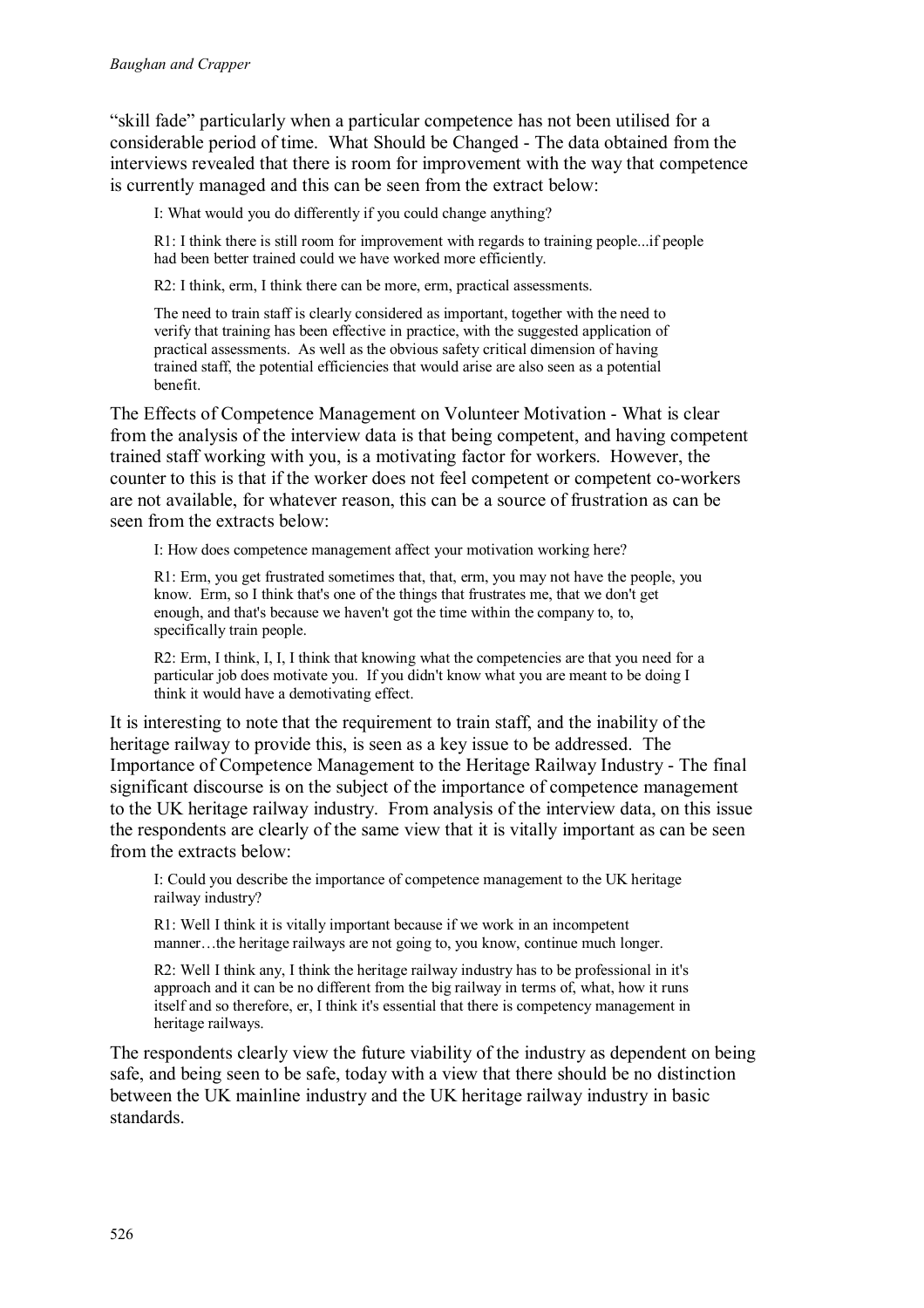## **CONCLUSIONS**

Research has been carried out to identify issues with competence management in the UK heritage railway industry, bearing in mind the volunteer nature of its workforce, including approximately 1500 staff engaged in construction-related activity. A review of literature across a range of safety-critical industries concludes that the competence of managers, particularly in relation to leadership, human factors, and non-technical skills are key factors, all of which resonate with the diverse and voluntary nature of the heritage railway sector. This has been complemented by the authors' reflective analysis of their own experiences in both heritage and mainstream industry contexts. indicating that research into competence management in heritage railways will yield useful insight both in terms of safe operation of heritage railway and also into competence management in safety critical industries, including construction.

A series of interviews with heritage railway staff, investigated by discourse analysis has identified key discourses for future study as Effectiveness of Process, What Should be Changed, Effectiveness of Competence Management on Volunteer Motivation and The Importance of Competence Management to the Heritage Railway Industry. Further research activities will seek to build upon these initial findings through further interviews in the disciplines of infrastructure, operations, project management and at board level, in order to determine how competence management can be effectively applied to the largely volunteer workforce within the UK heritage railway industry and any lessons of general applicability to industry can be learned.

## **REFERENCES**

- Bayirbekova R (2012) Constructing a core competence model for railway companies. Actual Problems of Economics, Issue 136.
- Bonsall-Clarke K and Pugh S (2013) Non-technical skills for rail: Development, piloting, evaluation and implementation of courses for front-line staff and managers. In: Proceedings of 4th International Rail Human Factors Conference, London, UK. RSSB, Network Rail and NTU.
- Dahl O and Olsen E (2013) Safety compliance on offshore platforms: A multi-sample survey on the role of perceived leadership involvement and work climate. Safety Science, Volume 54, 17-26.
- Fu Y, Bi Y K and Wang S J (2014) Research on core competence of construction consultant enterprises based on the grey correlation method. Advances in Civil and Structural Engineering III Parts 1-4, 2686-2690.
- Gibbs G (2007) Analysing Qualitative Data  $I^{st}$  Edition. London: Sage Publications.
- Heath H (2013) *Heritage Railways: Steaming Ahead*. The Economist, 21<sup>st</sup> December.
- iESM (2014) The International Rail Industry's Engineering Safety Management Handbook. http://www.intesm.org/
- Hoivik D. Tharaldsen J E. Baste V and Moen B E (2009) What is most important to safety climate: The company belonging or the local working environment? A Study from the Norwegian offshore industry. Safety Science, 47(10), 1324-1331.
- Heritage Railway Association (2013) Volunteering: the Heritage Railway Association. http://bit.ly/1k93jMk [Accessed  $18<sup>th</sup>$  April 2014]
- Johnson C and Nelson A (2004) Organisational Competence in Strategic Safety Management: Self-Assessment in the UK Rail Industry. 83rd Annual Meeting of the Transportation Research Board, USA.